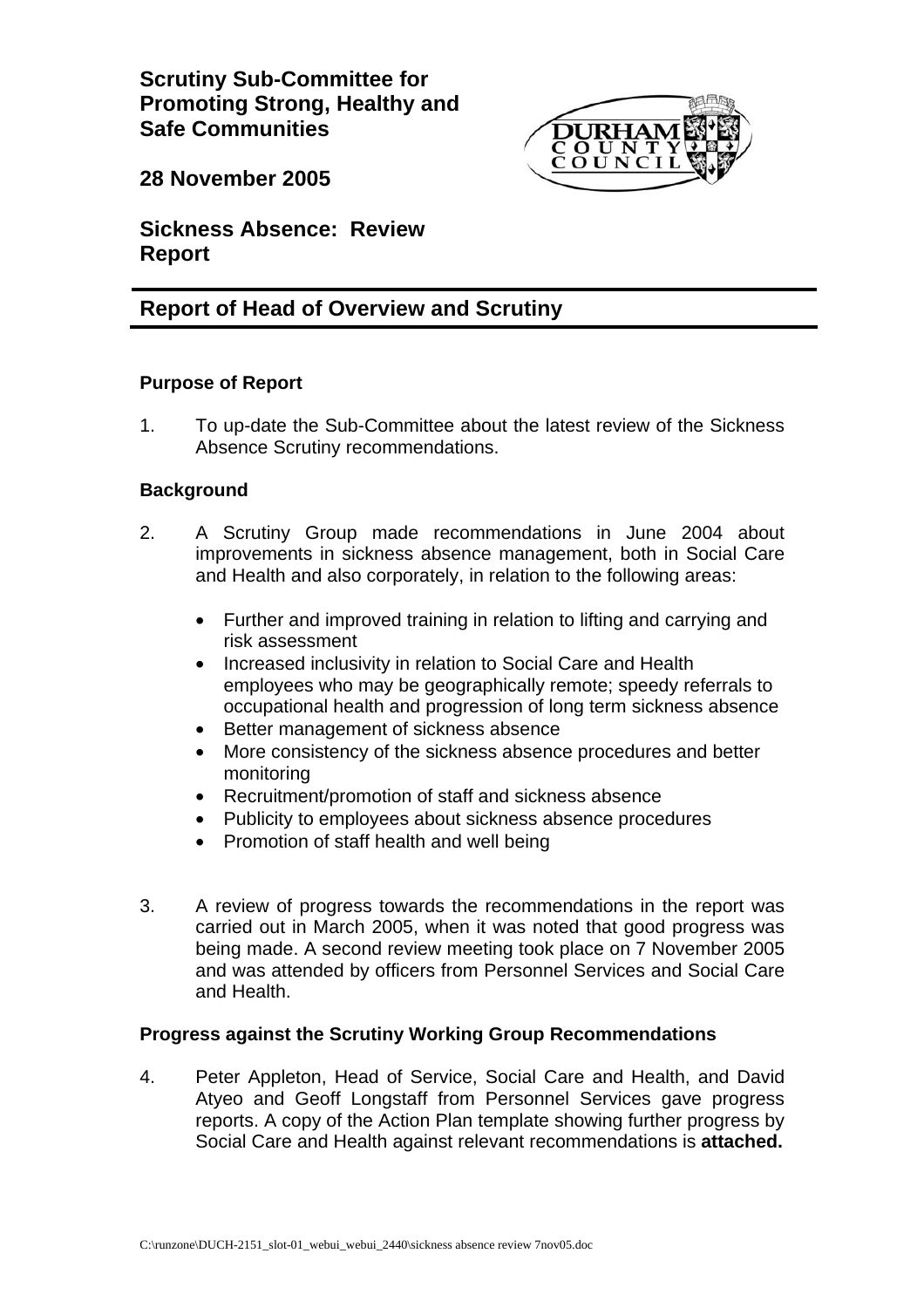#### **Current Sickness Absence Data**

- 5. An update from Peter Appleton about current sickness absence levels in Social Care and Health was also provided, during which the following main points were highlighted:
	- Sickness absence levels had fallen from a high of 8.6% (22.7 days) per annum in 2002/03 to 6.9% (17.3 days) in 2004/05 and were currently on target to hit 6.5% in 2005/06
	- The reduction in sickness absence levels in County Durham Care (which now formed part of the Older Persons and Physical Disability Branch) had been sustained over the last year, although absence levels had risen in some other Branches and particularly in Children & Their Families Branch
	- The cause of the greatest number of days lost due to sickness absence across the Service in the rolling years ending September 2004 and September 2005 was now depression/stress as contrasted with musculo-skeletal previously. Trend lines appeared to indicate that absences linked to depression/stress could rise
	- Significant progress was being made in tackling long-term sickness absence and, as at September 2005, there were only 26 employees with long term absences of 9 months or more
- 6. Peter Appleton also advised the Working Group that attempts had been made to discuss sickness absence procedures with adjoining authorities, to determine whether there were examples of best practice which could be applied in Durham. Newcastle City Council had social services sickness absence rates higher than in Durham but there were some methods which had been employed to reduce absence rates, including a public relations planning model and internal communications campaign (including pre-campaign surveys) and simple, easy to follow, booklets for staff about sickness absence procedures. Redcar and Cleveland had sickness absence rates below those in Durham. The introduction of return to work interviews in the Authority had resulted in a marked impact on sickness absence levels. The most marked difference in Redcar and Cleveland was the Authority's changed conditions of service, which allowed notice periods for staff to be paid as a lump sum. This meant that staff whose employment was terminated on capability grounds were removed from sickness absence statistics from the date of termination,
- 7. David Atyeo and Geoff Longstaff from Personnel Services advised that the County Council's new Sickness Absence Management Policy had been introduced in April 2005 and training for managers was ongoing, with over 500 managers trained so far. A copy of the policy had been circulated to Members of the Working Group. Feedback from the training sessions had been extremely positive. Publicity for staff about the new procedures was available on the intranet, but there would be further publicity throughout 2005 and into 2006. In relation to stress, it was explained that the Health and Safety Executive had now produced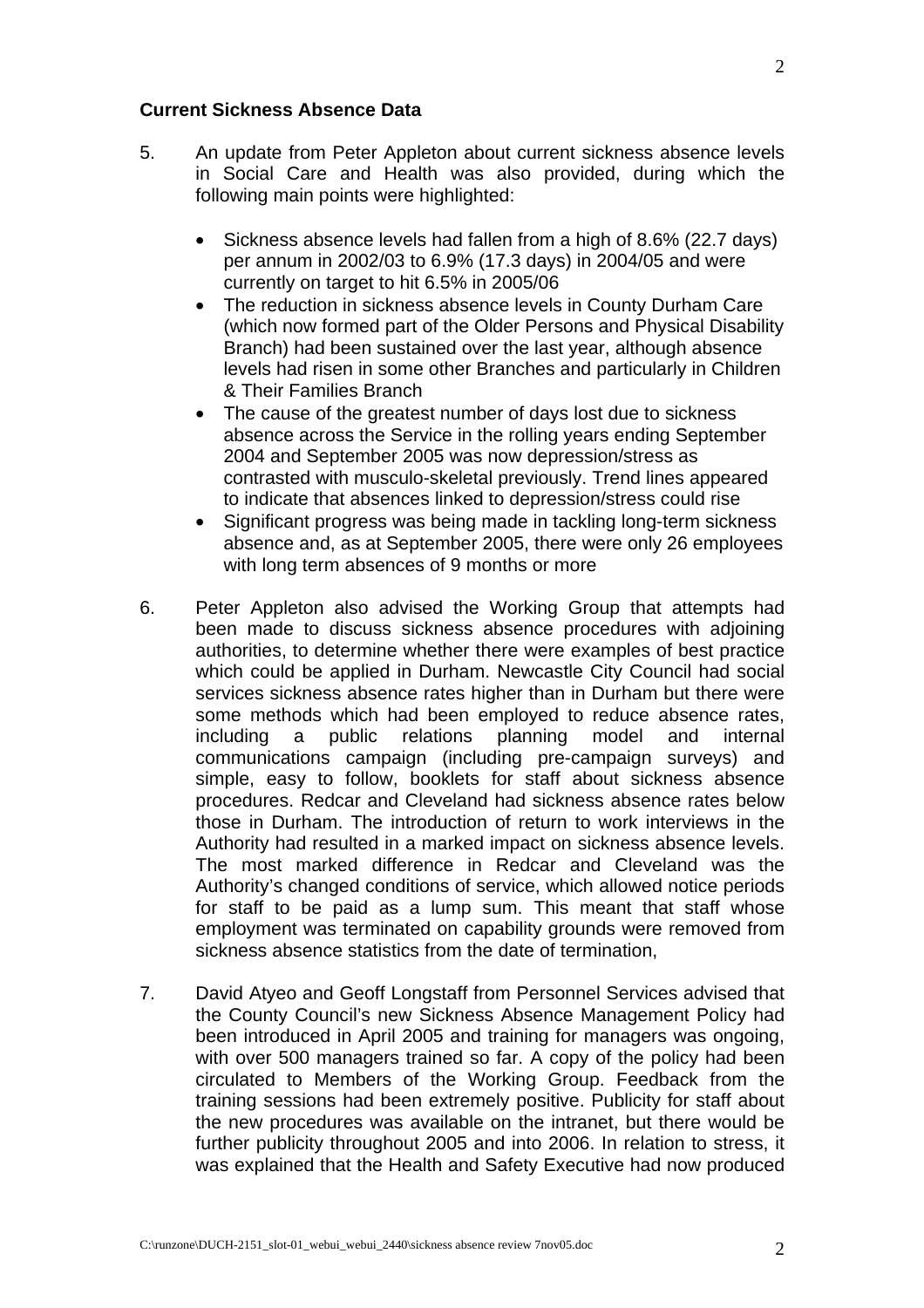national standards for the management of stress which were likely to form the core of any corporate stress management strategy to be developed by the County Council. As regards the Working Group's recommendation about development of a common costing model, consideration was still being given as to how this might be developed. One possible method might involve assessment of marginal costs, although this would require a substantial amount of work to be undertaken across the Authority. David Atyeo also advised that consideration was being given to the feasibility of more proactive health and welfare strategies for the County Council.

8. As regards current trends in sickness absence across County Council Service areas, the Working Group was advised that the Best Value Performance Indicator (BVPI) for the County Council had fallen since 2003 from over 13 days per full-time equivalent employee per annum, to 9.84 days for the rolling year up to September 2005. However, progress still had to be made to reach the target of 9 days for 2005/06. Comparatively, the County Council was still in the lowest quartile nationally, as sickness absence rates continued to fall in other authorities, but Durham was still well below the regional average of 12.1 days.

#### **Recommendation**

9. The Working Group considered that further progress had been made towards the recommendations in the Scrutiny Report and recognised the efforts made by the officers concerned in addressing the issues. It was felt that no further review meetings are needed, although a further update on sickness absence levels in Social Care and Health should be provided to a future meeting of the Communities Scrutiny Sub-Committee in approximately six months time when the final figures for 2005/06 are available.

## **Background Papers**

Action Plan template and reports and presentations from Social Care and Health and Personnel Service officers to the Scrutiny Group.

| Tom Bolton Tel: 0191 383 3149<br><b>Contact:</b> |  |
|--------------------------------------------------|--|
|--------------------------------------------------|--|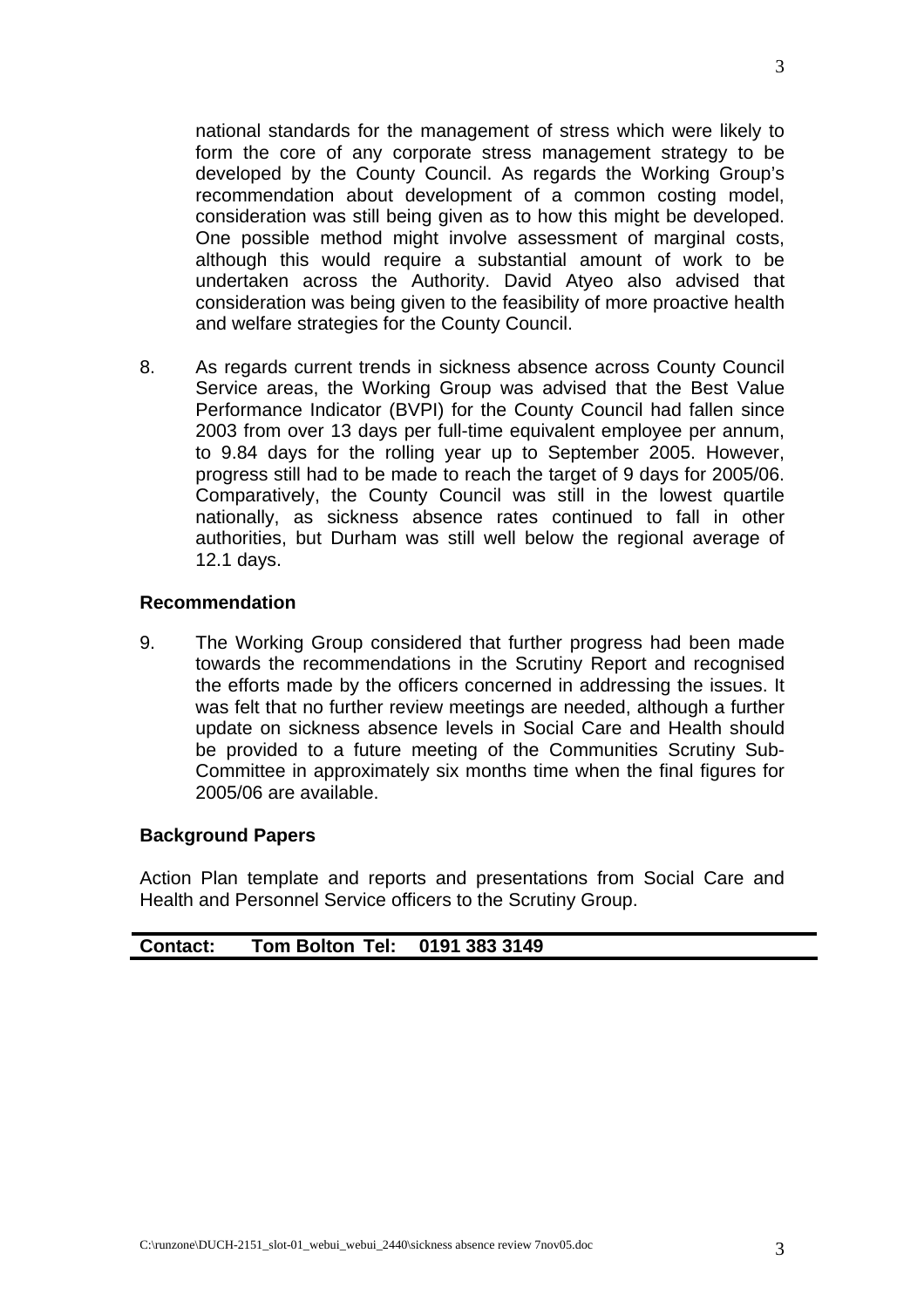**Other Members:-** Councillors Bowman, Cordon, Lethbridge and Vasey

### **Also Present :**

| Peter Appleton                                                                     | Head of Service, Quality Performance, Social Care and<br>Health                                                                                                                                                                                  |
|------------------------------------------------------------------------------------|--------------------------------------------------------------------------------------------------------------------------------------------------------------------------------------------------------------------------------------------------|
| David Atyeo                                                                        | Development and Performance Manager, Personnel<br><b>Services</b>                                                                                                                                                                                |
| Geoff Longstaff<br><b>June Clark</b><br>Elsa Cleasby<br>John Chapman<br>Tom Bolton | Senior Human Resources Officer, Personnel Services<br>Assistant Retention Officer, Social Care and Health<br>Team Manager, Social Care and Health<br>Team Manager, Social Care and Health<br>Senior Scrutiny Support Officer, Corporate Services |

Apologies were received from Councillors Armstrong, Douthwaite and Priestley and Mr Ibbotson.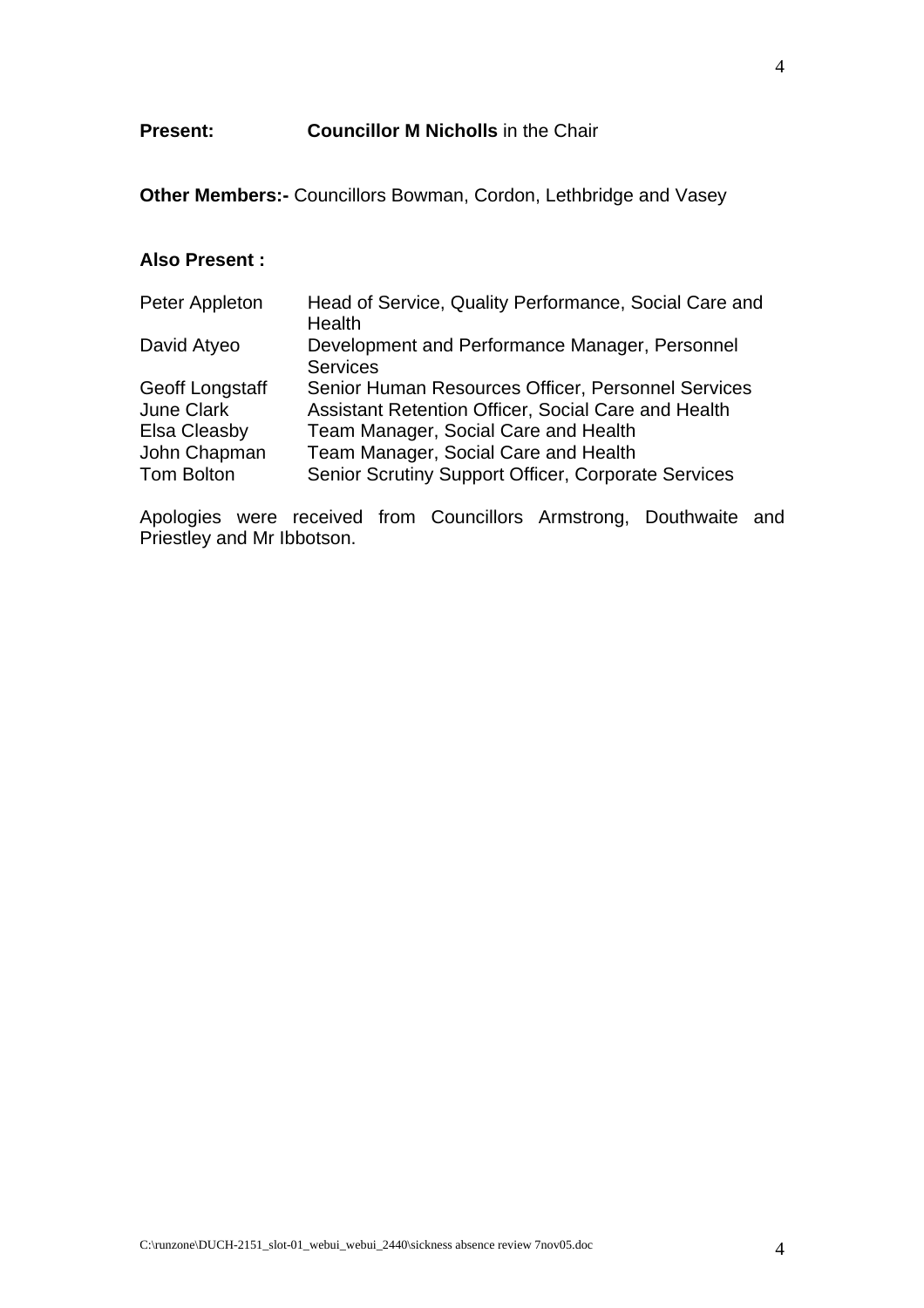|                  | <b>Original Recommendations</b>                                                                                                                                                                                                                                                                                                                                                         | Lead | Details of Further Work / Improvements since January 2005                                                                                                                                                                                                                                                                                                                                                                                                                                                                                             |
|------------------|-----------------------------------------------------------------------------------------------------------------------------------------------------------------------------------------------------------------------------------------------------------------------------------------------------------------------------------------------------------------------------------------|------|-------------------------------------------------------------------------------------------------------------------------------------------------------------------------------------------------------------------------------------------------------------------------------------------------------------------------------------------------------------------------------------------------------------------------------------------------------------------------------------------------------------------------------------------------------|
| $\mathbf 1$ .    | Current training arrangements in Social<br>Care and Health Service in relation to<br>lifting, carrying and use of equipment<br>should be reviewed. Wherever possible,<br>lifting and carrying training should be<br>delivered to Social Services staff, either<br>within client's homes or in settings that<br>more accurately represent clients' home<br>situations.                   | SC&H | Proposed new training venue at Coulson Street will, once<br>$\bullet$<br>finished, have the ability to simulate a range of environments<br>and lifting equipment. This will further improve the realism of<br>training for staff, particularly in home care settings.<br>As required, training can and has been offered in a service<br>users home (subject to their agreement)                                                                                                                                                                       |
| $\overline{2}$ . | The appropriateness of existing hoisting<br>and lifting equipment should be reviewed to<br>ensure it can be moved easily in home<br>settings where carpets or rugs are present.                                                                                                                                                                                                         | SC&H | Further work has been undertaken this year in partnership with<br>$\bullet$<br>Home loans, OT's and Property Help desk to ensure lifting<br>equipment used by staff is fit for purpose and regularly<br>maintained.                                                                                                                                                                                                                                                                                                                                   |
| 3.               | The current process of risk assessment for<br>Social Care and Health Service clients<br>should be reviewed. Whilst care staff are in<br>the best position to report changes in client<br>circumstances and needs and usually do<br>so, there should be regular programmed re-<br>assessments of client needs and the<br>impact upon Social Service staff providing<br>services to them. | SC&H | Options for a common, interagency manual handling risk<br>$\bullet$<br>assessment processes are currently being considered to further<br>improve the assessment process.<br>The implementation of safety policies and procedures are<br>$\bullet$<br>currently being audited by SC&H's Staff care and safety team.<br>These audits look at a broad range of risk management<br>processes that managers have to use.<br>Initial assessment process used in Home Care has been<br>revised twice this year to further improve the assessment<br>process. |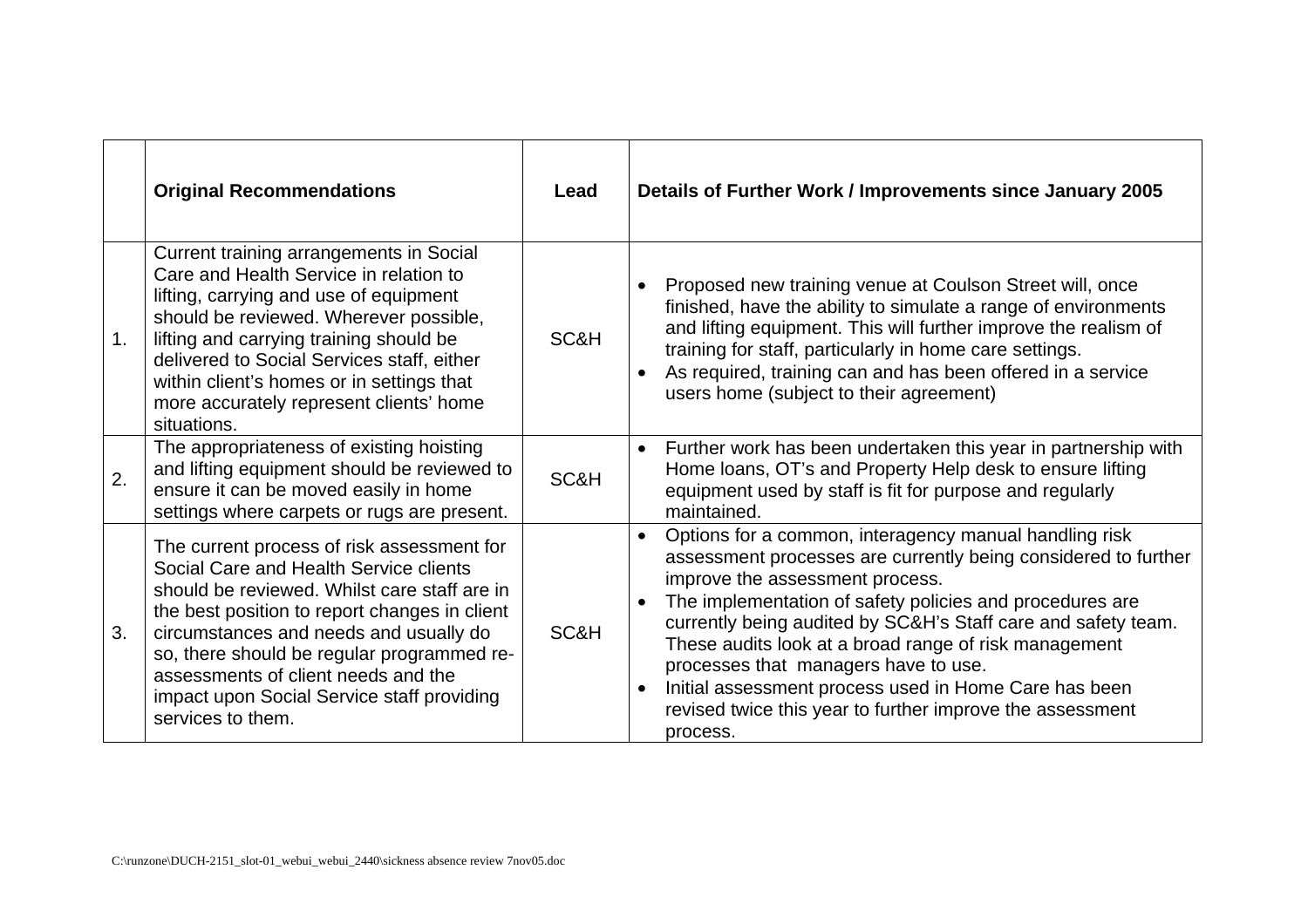| The Director of Social Care and Health<br>$\overline{4}$ .<br>should give consideration to what actions<br>can be taken in relation to staff (such as<br>home care staff), within the Service who<br>may be geographically isolated both from<br>each other and their managers, to:<br>Promote a greater sense of<br>belonging and cohesiveness and build<br>morale<br>Provide greater opportunities<br>for and give more encouragement to staff<br>to raise health related issues with their<br>managers<br>Allow line managers to gain a<br>greater understanding of the needs of their<br>staff<br>Highlight, on an ongoing<br>basis, sickness absence as an important<br>issue and the impact this has on clients<br>Encourage reporting of<br>injuries sustained at work; provide<br>appropriate support (including recuperation<br>and speedy access to services such as<br>physiotherapy) where necessary; and<br>publicise the availability of such therapies | SC&H | Home Care Operations Supervisors now take monthly staff<br>meetings in each "patch".<br>Minutes of meetings are sent to each staff member within the<br>"patch" so that any not present are kept updated as to<br>developments and training opportunities.<br>There is a greater awareness amongst all Managers and staff in<br>$\bullet$<br>relation to Absence Management.<br>Information is shared with staff in staffing meetings at all levels<br>$\bullet$<br>in the service.<br>A planned approach in managing third sickness reviews and<br>capability hearings has promoted a cohesive approach and<br>prevented delay.<br>Close monitoring of all units who report high absences /days<br>$\bullet$<br>lost (top 40 teams.)<br>The continued monitoring and actions being taken in the<br>$\bullet$<br>management of frequent and short term absences have<br>demonstrated and resulted in:<br>An improvement in attendance at work<br>$\blacksquare$<br>Managers have felt more supported in making decisions<br>$\blacksquare$<br>Has given additional training opportunities and advice<br>$\blacksquare$<br>Given the opportunity for staff to discuss health and personal<br>related issues<br>Given the opportunity to gain relevant information, which has<br>benefited the Occupational Health referral<br>Reporting of work place accidents continues to improve. There<br>are now new processes for logging and monitoring work related<br>ill health cases such as stress which are helping to shape new<br>strategies for absence management.<br>96 SC&H physiotherapy service referrals processed between |
|-----------------------------------------------------------------------------------------------------------------------------------------------------------------------------------------------------------------------------------------------------------------------------------------------------------------------------------------------------------------------------------------------------------------------------------------------------------------------------------------------------------------------------------------------------------------------------------------------------------------------------------------------------------------------------------------------------------------------------------------------------------------------------------------------------------------------------------------------------------------------------------------------------------------------------------------------------------------------|------|----------------------------------------------------------------------------------------------------------------------------------------------------------------------------------------------------------------------------------------------------------------------------------------------------------------------------------------------------------------------------------------------------------------------------------------------------------------------------------------------------------------------------------------------------------------------------------------------------------------------------------------------------------------------------------------------------------------------------------------------------------------------------------------------------------------------------------------------------------------------------------------------------------------------------------------------------------------------------------------------------------------------------------------------------------------------------------------------------------------------------------------------------------------------------------------------------------------------------------------------------------------------------------------------------------------------------------------------------------------------------------------------------------------------------------------------------------------------------------------------------------------------------------------------------------------------------------------------------------------------------------|
|-----------------------------------------------------------------------------------------------------------------------------------------------------------------------------------------------------------------------------------------------------------------------------------------------------------------------------------------------------------------------------------------------------------------------------------------------------------------------------------------------------------------------------------------------------------------------------------------------------------------------------------------------------------------------------------------------------------------------------------------------------------------------------------------------------------------------------------------------------------------------------------------------------------------------------------------------------------------------|------|----------------------------------------------------------------------------------------------------------------------------------------------------------------------------------------------------------------------------------------------------------------------------------------------------------------------------------------------------------------------------------------------------------------------------------------------------------------------------------------------------------------------------------------------------------------------------------------------------------------------------------------------------------------------------------------------------------------------------------------------------------------------------------------------------------------------------------------------------------------------------------------------------------------------------------------------------------------------------------------------------------------------------------------------------------------------------------------------------------------------------------------------------------------------------------------------------------------------------------------------------------------------------------------------------------------------------------------------------------------------------------------------------------------------------------------------------------------------------------------------------------------------------------------------------------------------------------------------------------------------------------|

6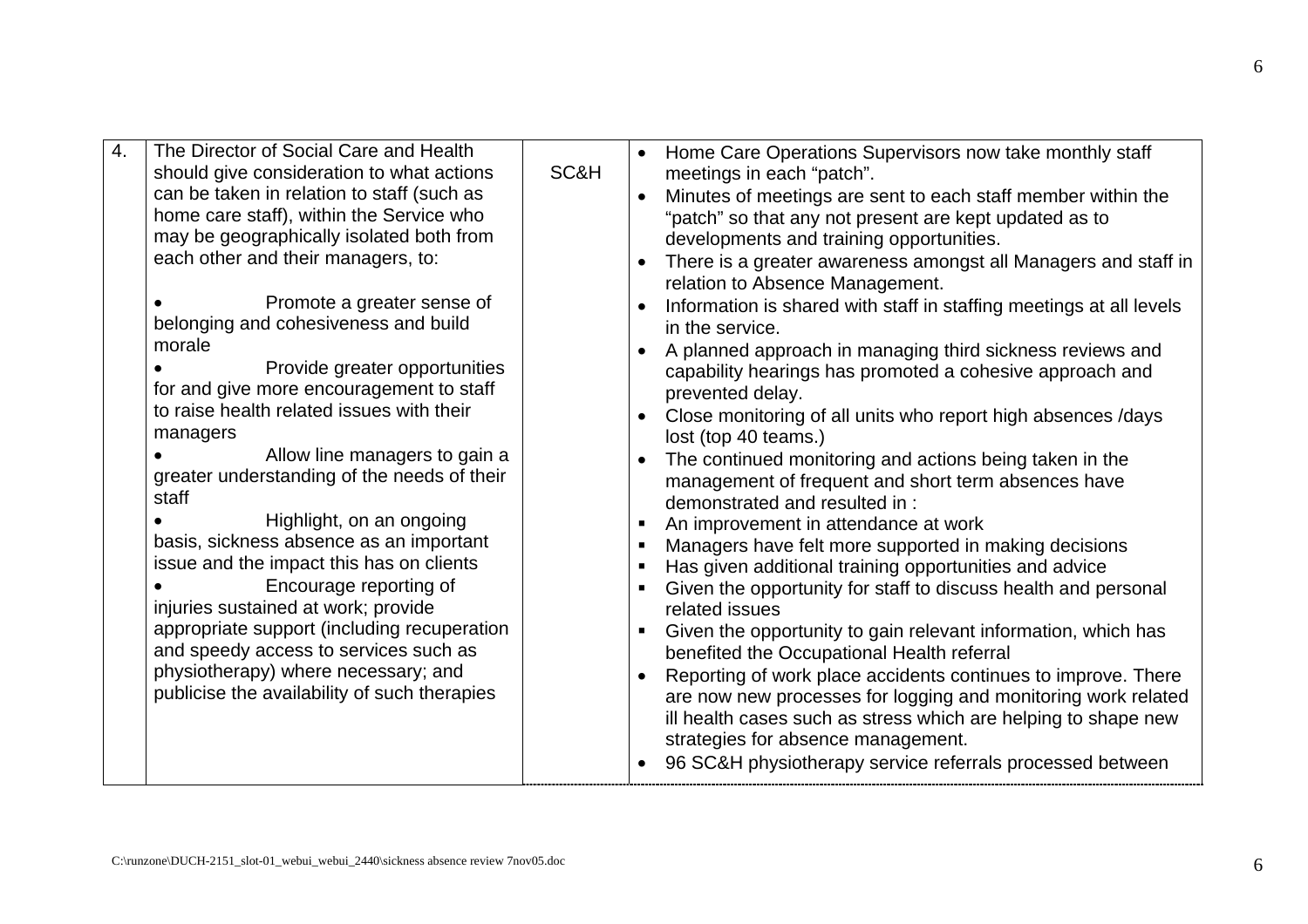|  | April and September 2005. Publicity ongoing, including<br>permanent advert posted within SC&H sickness monitoring<br>web-page. |
|--|--------------------------------------------------------------------------------------------------------------------------------|
|  |                                                                                                                                |
|  |                                                                                                                                |
|  |                                                                                                                                |
|  |                                                                                                                                |
|  |                                                                                                                                |
|  |                                                                                                                                |
|  |                                                                                                                                |
|  |                                                                                                                                |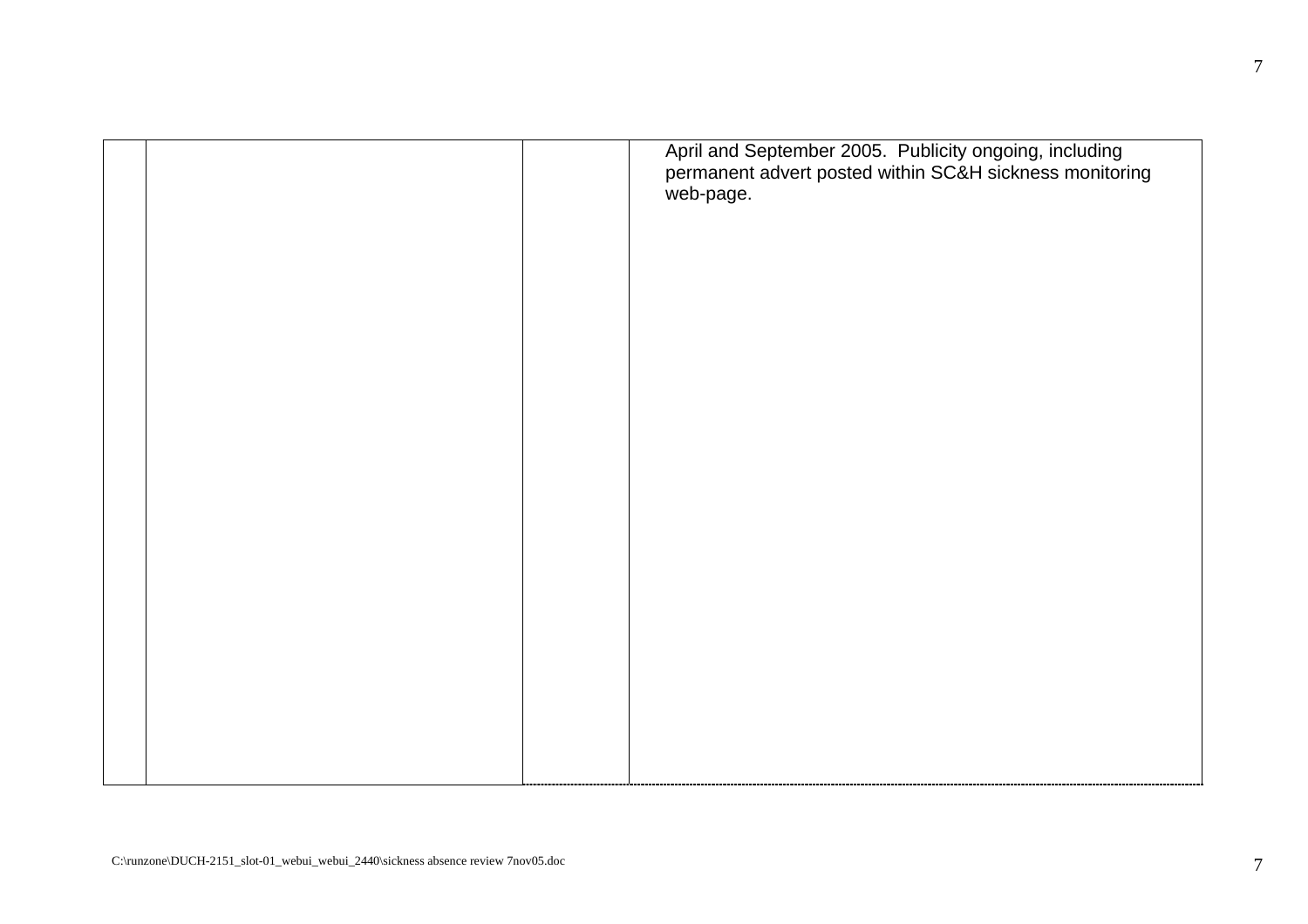| 5. | The current focus on and actions taken<br>within Social Care and Health to reduce<br>sickness absence should be sustained and<br>in particular, the actions taken ensure<br>speedy referrals to Occupational Health<br>and to process long term sickness absence<br>cases through the review process.                                         | SC&H      | Currently reviewing Health & Safety Executives new 'Stress<br>$\bullet$<br>Management' standards with the view to adopting best practice<br>and audit tools to assist with reduction / prevention of LTSA.<br>The targeting of specific action aimed at reducing long-term<br>$\bullet$<br>absences continues. 23 leavers on Capability grounds and 7<br>leavers through III Health retirement between April and<br>September 2005.<br>345 new referrals / assessments to OHU processed from<br>SC&H, and 139 review assessments, between April and<br>September 2005. |
|----|-----------------------------------------------------------------------------------------------------------------------------------------------------------------------------------------------------------------------------------------------------------------------------------------------------------------------------------------------|-----------|------------------------------------------------------------------------------------------------------------------------------------------------------------------------------------------------------------------------------------------------------------------------------------------------------------------------------------------------------------------------------------------------------------------------------------------------------------------------------------------------------------------------------------------------------------------------|
| 6. | A review of the current arrangements,<br>whereby staff in the Social Care and Health<br>Service, who are absent due to illness,<br>continue to receive payment of shift<br>allowances etc., where these are a regular<br>constituent of wages, may be considered<br>timely.                                                                   | Corporate | Proposals to change the calculations of payment for<br>enhancements included in budget cycle as part of Single Status<br>agreement.                                                                                                                                                                                                                                                                                                                                                                                                                                    |
| 7. | Where it does not already do so, Sickness<br>Absence should be a regular item on all<br>Service Management Team Meetings and<br>Corporate Management Team Agendas.                                                                                                                                                                            | Corporate |                                                                                                                                                                                                                                                                                                                                                                                                                                                                                                                                                                        |
| 8. | Services, individually, should consider how<br>sickness absence levels at both Branch<br>and Team level can be reduced, and when<br>necessary and where appropriate, develop<br>Action Plans for so doing, indicating lead<br>officers and timescales. Corporate<br>Management Team would serve as the<br>best mechanism for progressing this | Corporate |                                                                                                                                                                                                                                                                                                                                                                                                                                                                                                                                                                        |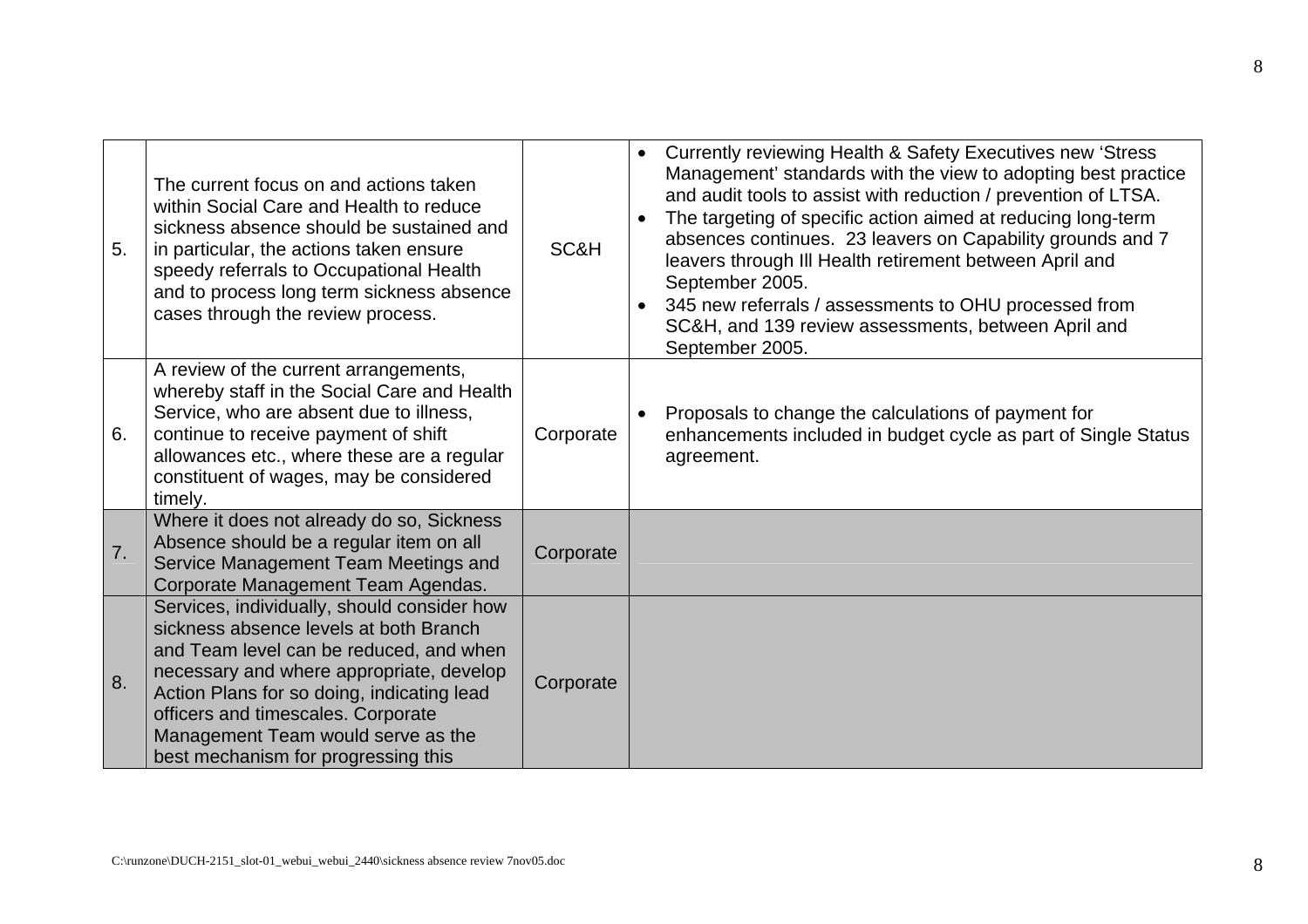|                 | recommendation                                                                                                                                                                                                                                                                                                          |           |  |
|-----------------|-------------------------------------------------------------------------------------------------------------------------------------------------------------------------------------------------------------------------------------------------------------------------------------------------------------------------|-----------|--|
| 9.              | Performance data on sickness absence at<br>Team and Branch levels in each Service<br>should be published at regular intervals to<br>all employees, with an indication of the<br>costs of absence to the Council, expressed<br>in monetary terms.                                                                        | Corporate |  |
| 10 <sup>1</sup> | Managers should be better trained in how<br>to manage sickness absence and we<br>suggest all line managers should receive<br>training, as appropriate, as a matter of<br>course.                                                                                                                                        | Corporate |  |
| 11              | Managers should be reminded of the need<br>to conduct return to work interviews after<br>each and every absence. However, the<br>Working Group recognise that a balance<br>needs to be struck between the informal<br>nature of any such interviews and the need<br>to note confidentially any key issues<br>discussed. | Corporate |  |
| 12 <sup>2</sup> | Personnel Services should produce<br>guidance for all Services to ensure that a<br>more consistent approach is adopted<br>across Services for return to work<br>interviews.                                                                                                                                             | Corporate |  |
| 13              | Whilst our preference is for face-to-face<br>return to work interviews, in Services where<br>it may be difficult for face-to-face return to<br>work interviews to be held, options for                                                                                                                                  | Corporate |  |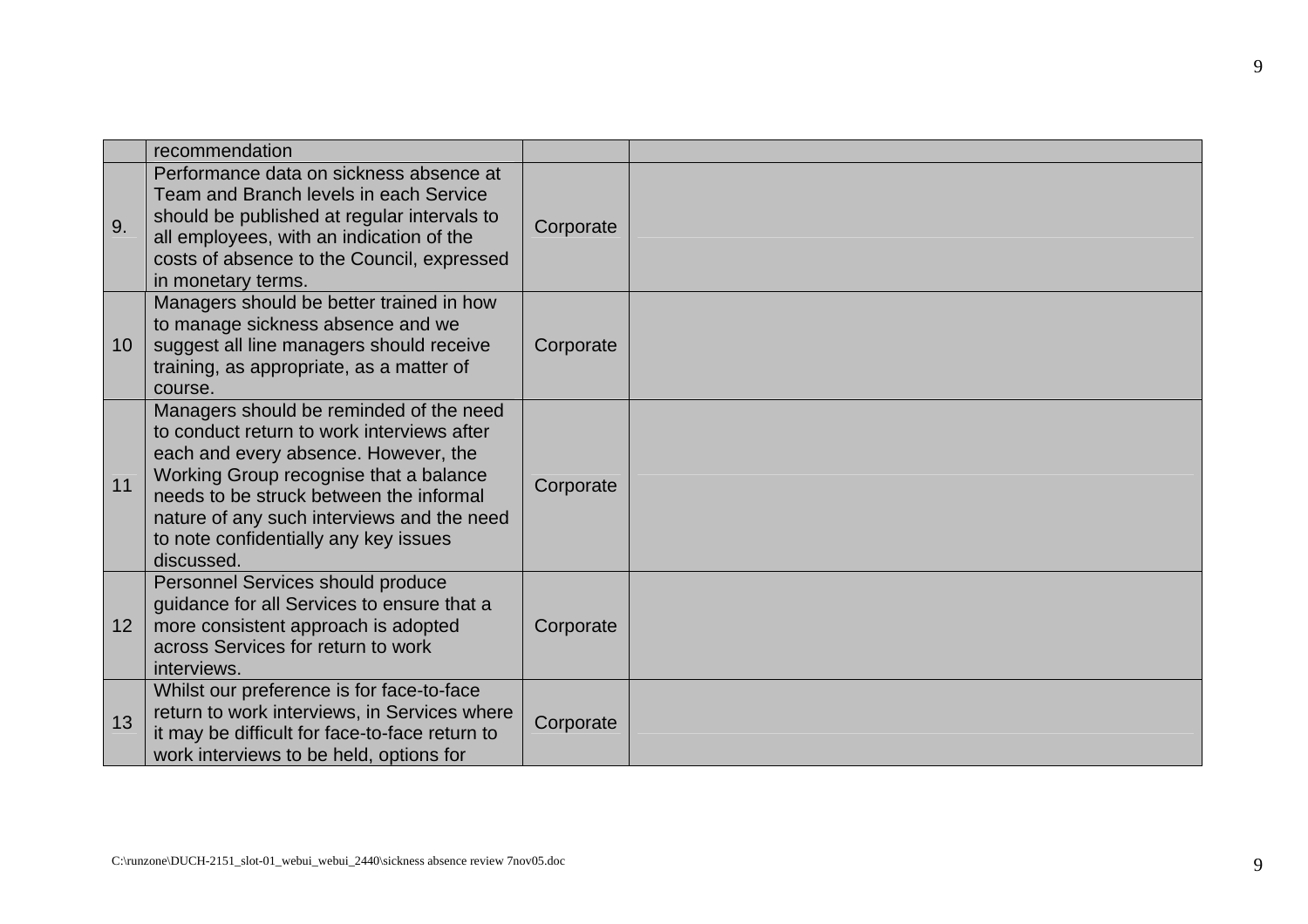|    | alternative means of conducting interviews<br>at the earliest possible opportunity on<br>return (i.e. by telephone) should be<br>explored.                                                                                                                                                                                                                                                                                                        |           |                             |
|----|---------------------------------------------------------------------------------------------------------------------------------------------------------------------------------------------------------------------------------------------------------------------------------------------------------------------------------------------------------------------------------------------------------------------------------------------------|-----------|-----------------------------|
| 14 | There should be greater overall<br>consistency between Services about<br>procedures for notification of sickness<br>absence and tracking arrangements.<br>Personnel Services should review existing<br>procedures in Services and produce<br>corporate guidance on the arrangements to<br>be adopted.                                                                                                                                             | Corporate |                             |
| 15 | Individual Services should review their<br>existing recording and tracking procedures<br>for sickness absence to ensure that the<br>necessary actions in terms of review<br>(whether or not any action is taken) are<br>undertaken by managers when trigger<br>points are hit.                                                                                                                                                                    | Corporate | No Change since last report |
| 16 | Proper management of long term sickness<br>absence (20 days or more) and the return<br>to work process is essential. Mechanisms<br>should be introduced to monitor and ensure<br>that appropriate contacts between line<br>managers and staff who are long term<br>absent take place at appropriate times, in<br>accordance with current policy. The return<br>to work declaration form could potentially<br>be used to gather such information - | Corporate |                             |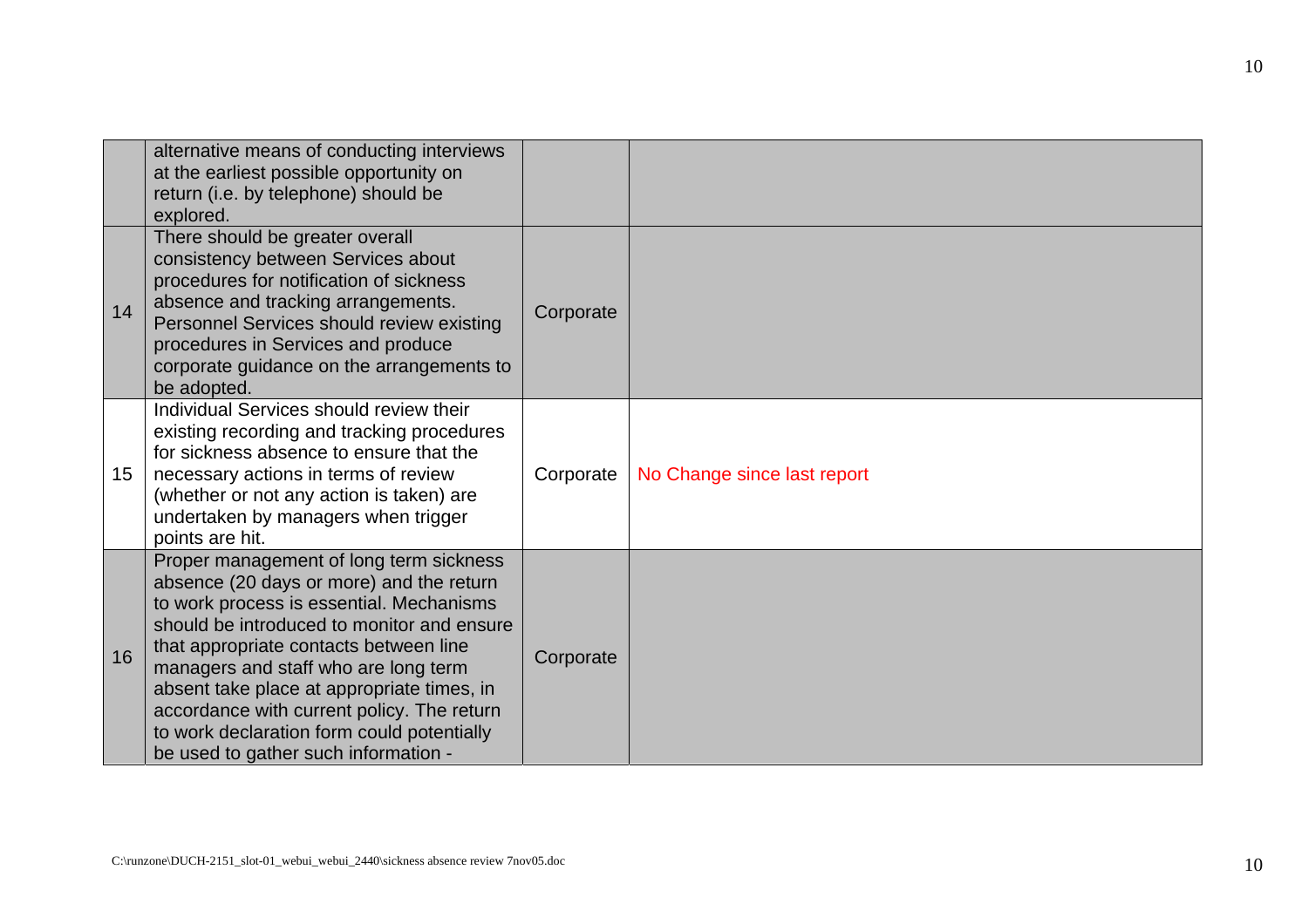|    | including comments from employees about<br>their experience of the contact made.                                                                                                                                                                                                                         |                     |                                                                                                                                                                                                                            |
|----|----------------------------------------------------------------------------------------------------------------------------------------------------------------------------------------------------------------------------------------------------------------------------------------------------------|---------------------|----------------------------------------------------------------------------------------------------------------------------------------------------------------------------------------------------------------------------|
| 17 | Personnel Services should play a stronger<br>role in monitoring sickness absence<br>corporately and drawing to the attention of<br>members and officers issues which may<br>arise that might require appropriate actions<br>to be undertaken.                                                            | Corporate           |                                                                                                                                                                                                                            |
| 18 | More rigorous monitoring of the sickness<br>absence history of potential employees at<br>the application stage should be undertaken.<br>This should apply equally to internal<br>applicants for posts. The Head of<br>Personnel Services should develop and<br>issue guidance to Services on this issue. | Corporate           |                                                                                                                                                                                                                            |
| 19 | Sickness absence should form a major<br>component in any assessment of individual<br>employee performance at the completion of<br>any probationary periods for new<br>employees.                                                                                                                         | SC&H &<br>Corporate | Absence Management is an element of Social Care & Health<br>appraisal and probationary periods.                                                                                                                            |
| 20 | All County Council employees should be<br>reminded of the sickness absence<br>procedures and the requirements to advise<br>managers at the commencement of and<br>during periods of sickness absence.                                                                                                    | Corporate           |                                                                                                                                                                                                                            |
| 21 | The Council has already begun a process<br>of developing and implementing policies to<br>promote staff health and well being, most<br>recently in relation to stress. However,                                                                                                                           | SC&H &<br>Corporate | The revised stress policy in SC&H has been taken forward as<br>$\blacksquare$<br>part of a corporate initiative.<br>Further training for staff in stress management has been<br>developed for delivery through e-learning. |